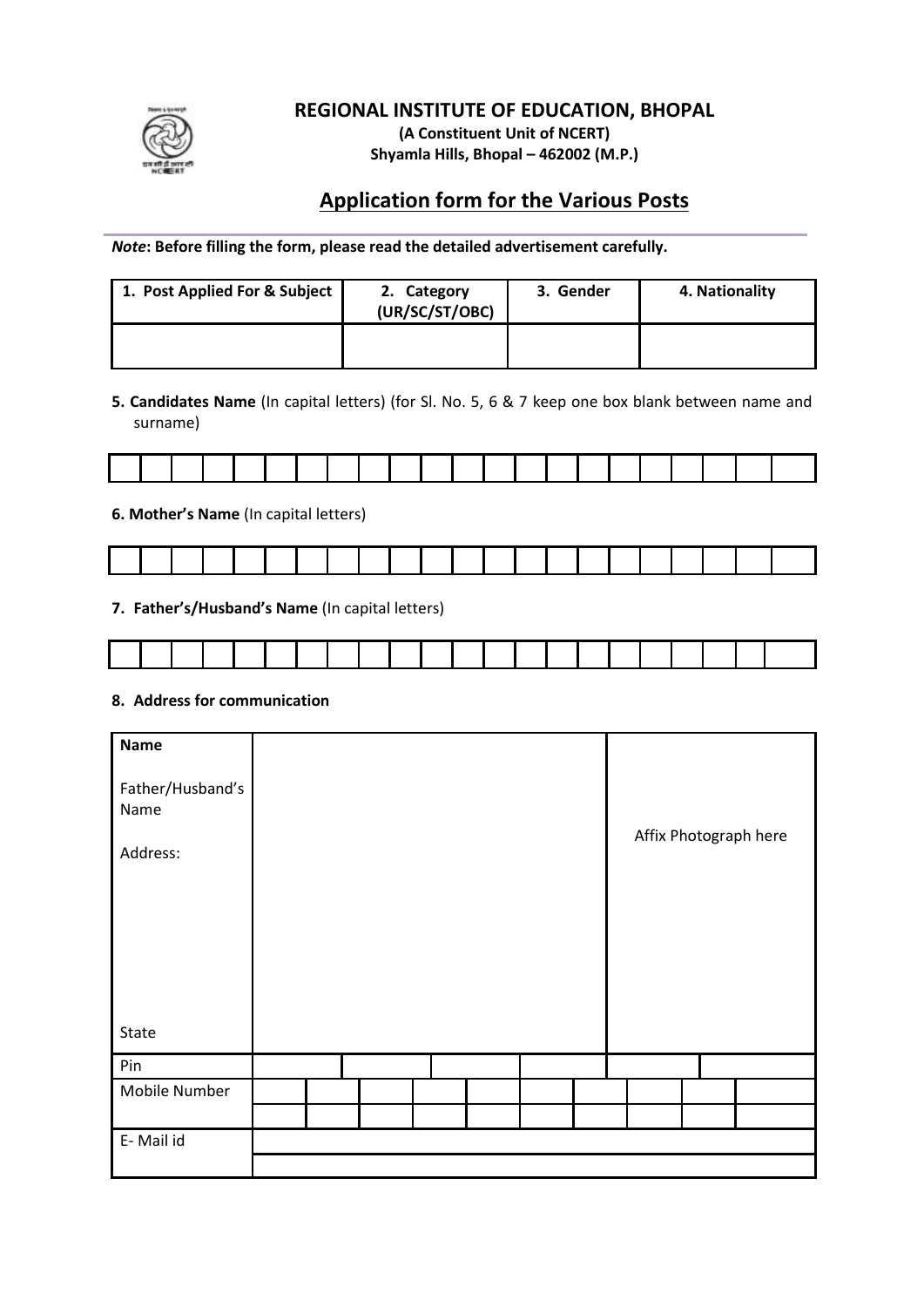|  | M | M | D | D |
|--|---|---|---|---|
|  |   |   |   |   |

#### **11. Area of Specialization \_\_\_\_\_\_\_\_\_\_\_\_\_\_\_\_\_\_\_\_\_\_\_\_\_\_\_\_\_\_\_\_\_\_\_\_\_\_\_\_\_\_\_\_\_\_\_\_\_\_\_\_\_\_**

### **Educational / Professional Qualifications (Starting from Class XII onwards)**

| Examination | Discipline/Specialization/ | Board/     | Year of | <b>Duration</b>         | $\%$<br>$\mathsf{of}$ | <b>Division</b> |
|-------------|----------------------------|------------|---------|-------------------------|-----------------------|-----------------|
| Passed      | Subject                    | University | Passing | $\mathsf{of}$<br>Course | marks                 |                 |
|             |                            |            |         |                         |                       |                 |
|             |                            |            |         |                         |                       |                 |
|             |                            |            |         |                         |                       |                 |
|             |                            |            |         |                         |                       |                 |
|             |                            |            |         |                         |                       |                 |
|             |                            |            |         |                         |                       |                 |
|             |                            |            |         |                         |                       |                 |
|             |                            |            |         |                         |                       |                 |
|             |                            |            |         |                         |                       |                 |
|             |                            |            |         |                         |                       |                 |
|             |                            |            |         |                         |                       |                 |
|             |                            |            |         |                         |                       |                 |
|             |                            |            |         |                         |                       |                 |
|             |                            |            |         |                         |                       |                 |
|             |                            |            |         |                         |                       |                 |
|             |                            |            |         |                         |                       |                 |
|             |                            |            |         |                         |                       |                 |
|             |                            |            |         |                         |                       |                 |

### **12. Experience**

**(a) in NCERT, if any Total experience:\_\_\_\_ Years\_\_\_\_\_\_Months**

| Name and address | Designation | Scale<br>of             | Length of service |    | Total                   | Nature of work, |
|------------------|-------------|-------------------------|-------------------|----|-------------------------|-----------------|
| of Employer      |             | pay/salary<br>per annum | From              | To | experience<br>in months | in brief        |
|                  |             |                         |                   |    |                         |                 |
|                  |             |                         |                   |    |                         |                 |